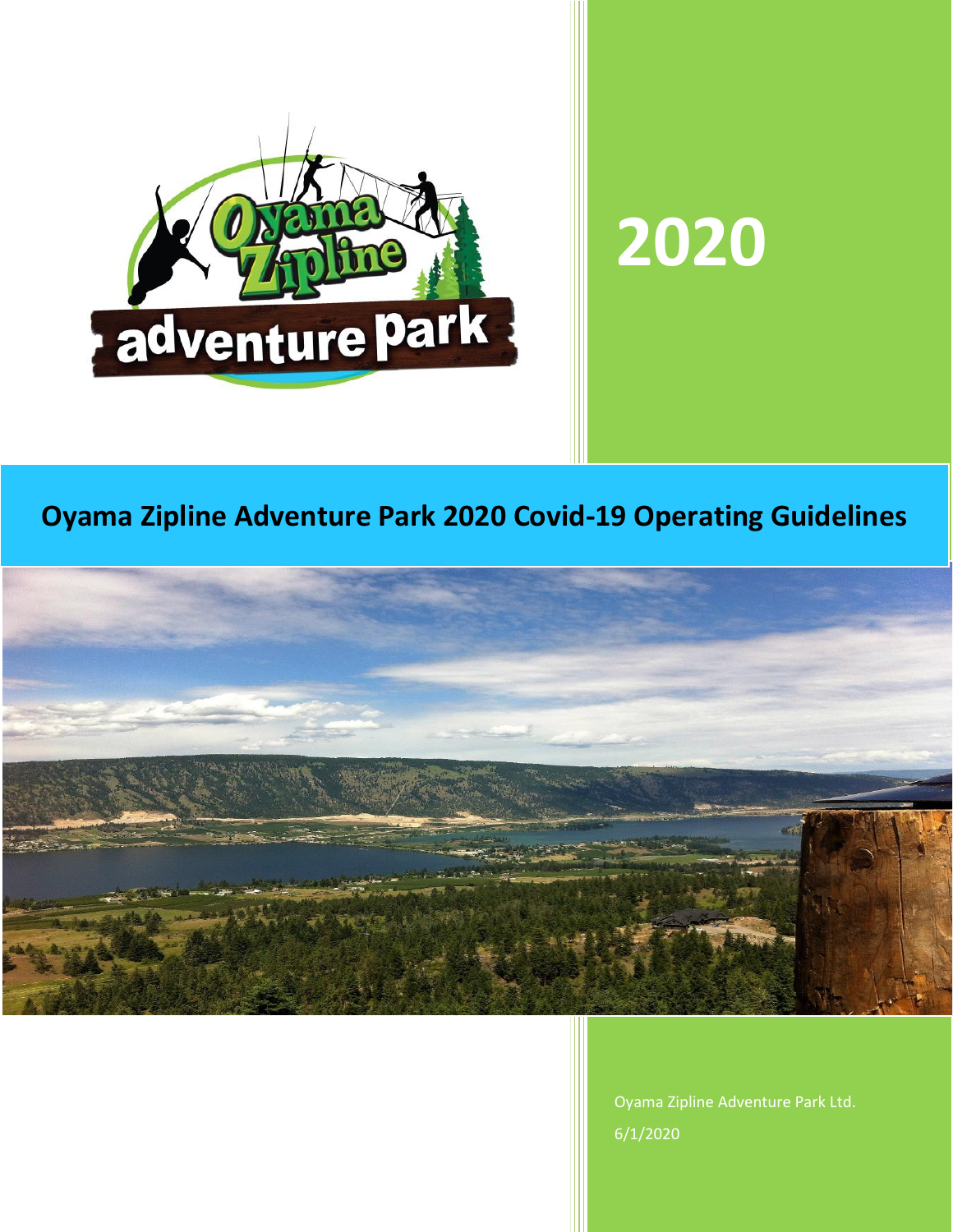# **Oyama Zipline Adventure Park 2020 Covid-19 updated operations guidelines**

The purpose of this document is to prepare for 2020 operating season with recommendations and suggestions to reduce the risk of viral contagion and comply with local operating requirements to protect Oyama Zipline Adventure Park employees and guests.

On March 26, 2020, the BC Government issued the following:

*"The Provincial Health Officer has ordered some types of businesses to close. Any business or service that has not been ordered to close and is also not identified on the essential service list may stay open if they can adapt their services and workplace to the orders and recommendations of the PHO."*

Oyama Zipline Adventure Park is an outdoor attraction facility that offers three separate paid activities as well as free-play games and activities. Each paid activity will be limited in capacity to allow for appropriate social distancing. Exposure of participants to staff time is limited. that The main percentage of Oyama Zipline Adventure Park visitors are made up of family members and others who live in the same home and thus do not need to be physically distanced from each other (we will refer to these groups as bubbles). Policies have been put in place to ensure that social distancing requirements between separate bubbles are followed.

In order to comply with federal, provincial and regional recommendations Oyama Zipline Adventure Park have audited our facilities and activities to identify which can be safely adapted under COVID-19 restrictions are dedicated to following protocols while the COVID-19 situation continues to evolve.

We want our staff and customers to know that we are doing everything in our power to make their work and play here at Oyama Zipline Adventure Park a fun and exciting experience. Thank you to everyone for your cooperation and dedication to making our environment healthy and happy.

## **STAY STRONG, STAY HEALTHY . . . . WE'VE GOT THIS!!!!**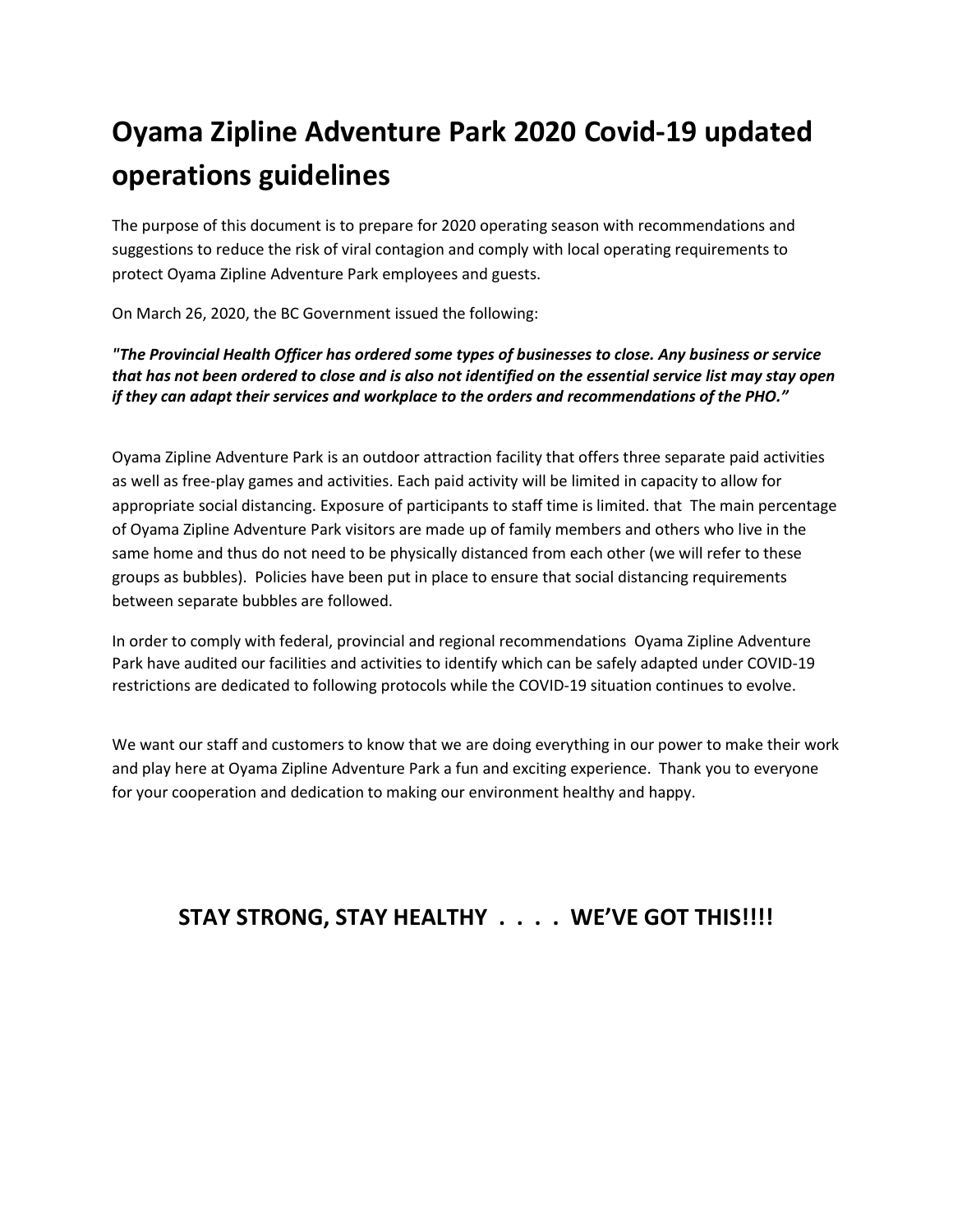## **1. Staff policy and support**

#### **STAFF ILLNESS POLICY**

Staff who exhibit COVID-19 symptoms, such as fever, trouble breathing, dry cough, fatigue, sore throat and aches and pains, shall remain at home and contact Health Link BC at 8-1-1. If an employee during work begins to show even mild symptoms of the listed symptoms above for COVID-19, they will be sent home immediately, where they will contact 8-1-1 or a doctor for further guidance.

#### **STAFF RESPONSIBILITIES**

All staff will be required to have their temperature taken prior to beginning their shift for every shift. Checking temperatures is also a method of distinguishing between a cold/flu and common seasonal allergies. Although allergies may present some similar symptoms, such as a running nose, allergies do not produce a fever. Staff must review self-assessment guidelines prior to each shift and assess that they are not feeling any of the COVID-19 symptoms. Supervisors will visually monitor staff throughout the day to assess any early warning signs as to the status of their health and to touch base on how they are regarding their personal safety throughout the workday.

If symptoms are uncertain, staff should always resort to the available online self-assessment tool: <https://bc.thrive.health/covid19/en>

#### **If a staff tests positive for COVID-19**

The staff member will not be permitted to return to work until they test free of the COVID-19 virus. Any Staff who works closely with the infected member will also be removed from the workplace for a minimum of 14 days to ensure the infection does not spread further into the workplace.

#### **If a Team Member has been tested and is waiting for the results of a COVID-19 Test**

- As with the confirmed case, the employee will be removed from the workplace.
- The Public Health Agency of Canada advises that any person who has even mild symptoms to stay home and call the local or regional public health authority.
- Other Team Members who may have been exposed will be informed and removed from the workplace for at least 14 days or until the diagnosis of COVID-19 is ruled out by health authorities.
- The workspace will be closed off, cleaned, and disinfected immediately in addition to any other surfaces that could have potentially been infected/touched.

#### **If a staff has come in to contact with someone who has COVID-19**

If contact is confirmed, the staff member will be removed from the workplace for a minimum of 14 days. Co-workers who may have come into close contact with the staff member will also be removed from the workplace for a minimum of 14 days. The workspace will be closed off, cleaned, and disinfected immediately and any other surfaces that could have potentially been infected/touched.

#### **Employee Support**

If a staff member is directed to stay home or is sick with COVID-19, Oyama Zipline Adventure Park management will be in touch immediately to provide guidance and support. The Employee Assistance Plan (EAP) will also be available for support where needed.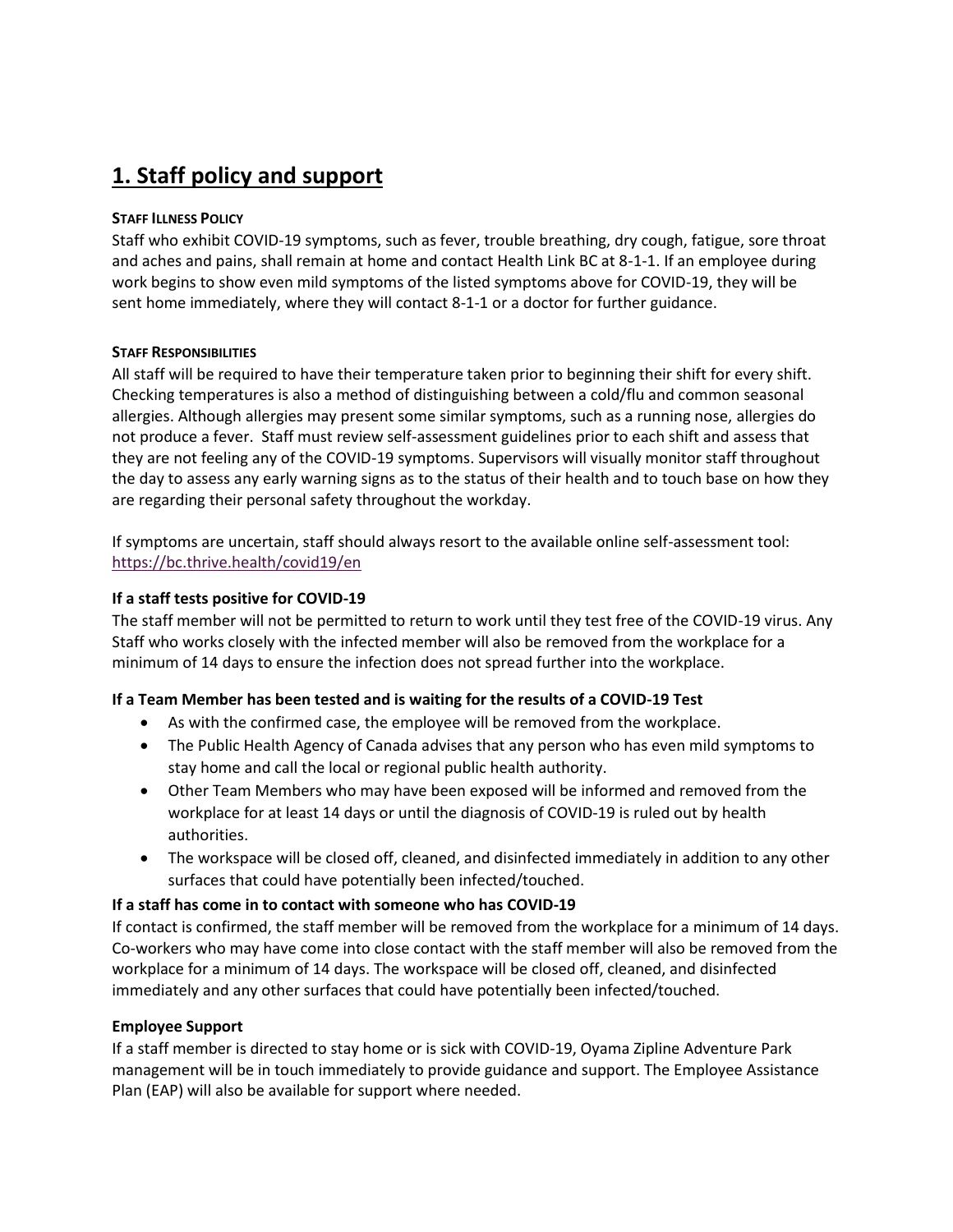#### **Quarantine or self-isolate if:**

- You have travelled outside of Canada within the last 14 days.
- You have any symptoms of COVID-19.
- You are from a household with someone showing symptoms of COVID-19.
- You are in quarantine or self-isolating as a result of contact with an infected person or in families who are self-isolating

#### **Staff without symptoms**

Staff without symptoms of COVID-19 is welcome in the workplace if they adhere to the following:

- Maintain proper hand washing protocols.
- Practice physical distancing.
- Inform their supervisor or manager immediately if at any time, they feel any symptoms of COVID-19.
- Avoid touching eyes, nose, or mouth with unwashed hands or when wearing gloves.
- Cover their mouth and nose with a tissue when coughing or sneezing.
- If soap and water are not available, use an alcohol-based hand sanitizer.
- Clean and disinfect frequently touched objects and workstation surfaces.

#### **Extended staff training**

This training will include items such as:

- Personal Hygiene best practices.
- Available Person Protective Equipment.
- Proper mask use.
- COVID-19 disease transmission methods, signs, and symptoms.
- Cleaning and sanitizing a workspace.
- Physical distancing rules.
- Stay at home policy for sick or ill staff.

#### **PHYSICAL DISTANCING**

As defined by the BC Centre for Disease Control, physical distancing means limiting close contact with others. When outside of your home, practicing social distancing by keeping two meters (six feet) away from one another whenever possible is something we can all do to help stop the spread of COVID-19.

All Staff and guests are expected to practice social distancing as follows:

- Minimize interactions with others whenever possible.
- Keep at least two meters distance between yourself and others.
- Do not shake hands with customers or staff, nod, or wave instead.
- Follow social distancing protocols for shifts, breaks and staff meetings.
- When social distancing is not possible, face coverings must be worn.

#### **Creating one-way traffic flows**

High foot-traffic areas will have designated traffic flows to help reduce guest proximity whenever possible to help ensure physical distancing.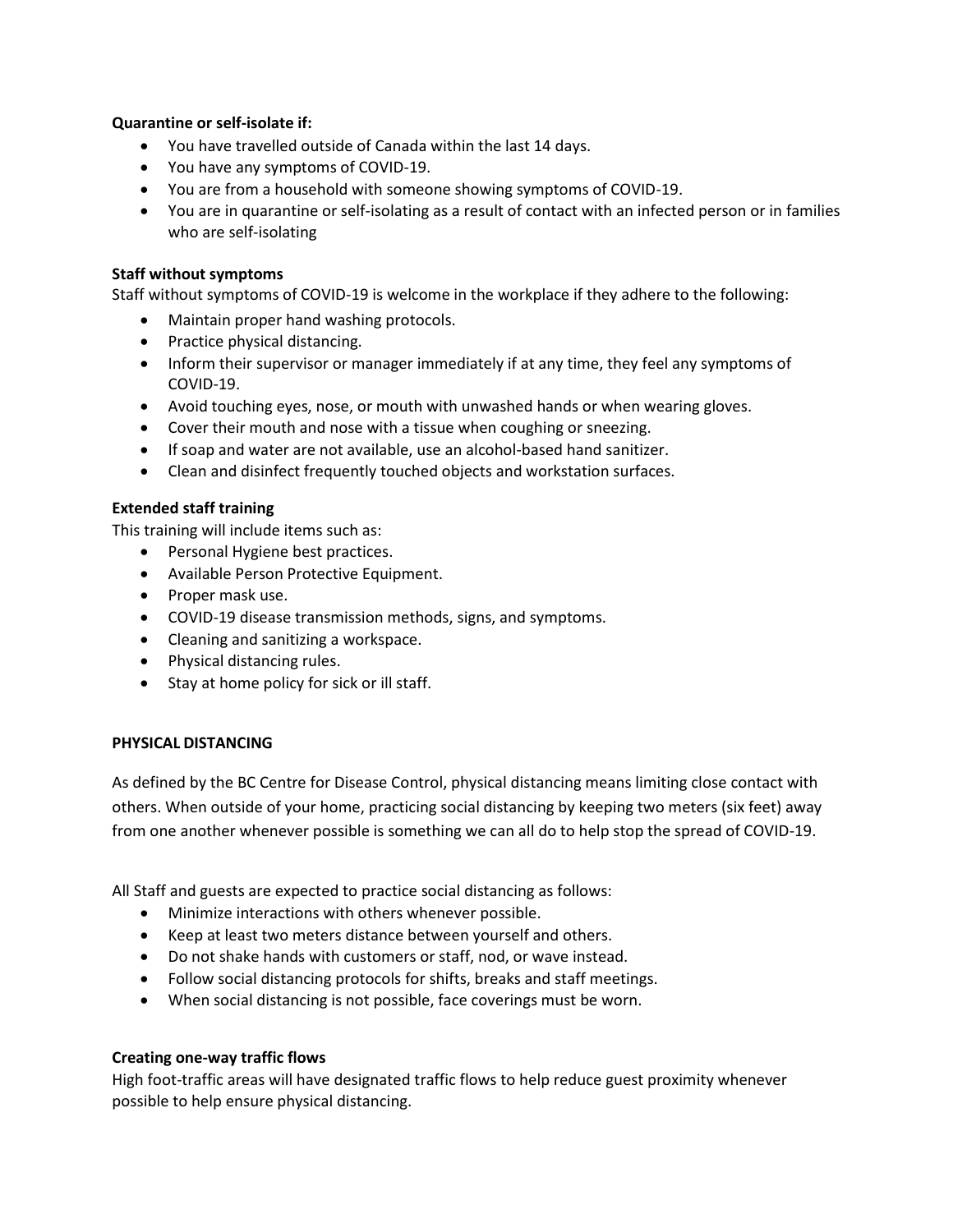#### **Installation of Plexiglas barriers**

Physical barriers will be used in locations where physical distancing becomes a challenge. Plexiglass barriers will be installed at each retail and guest services location.

#### **Introducing no-contact payments**

Whenever possible no-contact payment systems will be introduced and utilized to help reduce the spread of diseases. If pin-pads on payment machines have to be used, they are to be cleaned frequently.

#### **Removal of common touch points**

To slow the spread virus Oyama Zipline Adventure Park will audit the premise and remove any commonly touched item deemed unnecessary. For example, but not limited to: entry doors will be held open throughout the operation.

#### **Staff must wash/sanitize hands frequently**

Frequent and proper handwashing is encouraged as the best way of preventing all viral respiratory infections and other illnesses.

Staff will follow hand washing procedures, as well as a hand sanitizer being readily available at workstation. All staff must wash hands with soap for at least 20 seconds once they arrive at work, every time they enter a new workplace. Staff is also required to wash hands each time gloves are put on and taken off[. https://www.youtube.com/watch?v=o0P-0d1mJfA](https://www.youtube.com/watch?v=o0P-0d1mJfA)

If soap and water are not available, alcohol-based hand rubs (ABHR) / hand sanitizer can be used to clean your hands if they are not visibly soiled. If they are visibly soiled, use a wipe and then ABHR to effectively clean them.

#### **STAFF MUST WEAR PROPER PROTECTIVE EQUIPMENT**

Personal Protective Equipment (P.P.E.) related to the prevention and spread of diseases will be categorized in a three-level system.

- **Low Risk** tasks where an employee can work isolated, has access to hand washing facilities and does not encounter publicly touched items.
- **Moderate Risk** physical distancing is adhered to, but gloves might be worn to protect the staff member for certain items they are required to touch. A mask will be recommended occasionally during moderate risk activities.
- **High Risk** tasks where staff members cannot maintain social distancing of 6 feet e.g. administering first-aid or checking a guest's climbing harness for proper fit before use, attaching customers to and from ziplines, or performing rescue. Plexiglas portable wall or a mask, gloves and/or a shield will be recommended in many of these situations. If gloves are to be used, staff should wash their hands thoroughly before putting on the gloves. Change the gloves before they handle money, credit card machines, cleaners, and after other contamination. Wearing gloves does not exclude a staff member from washing their hands.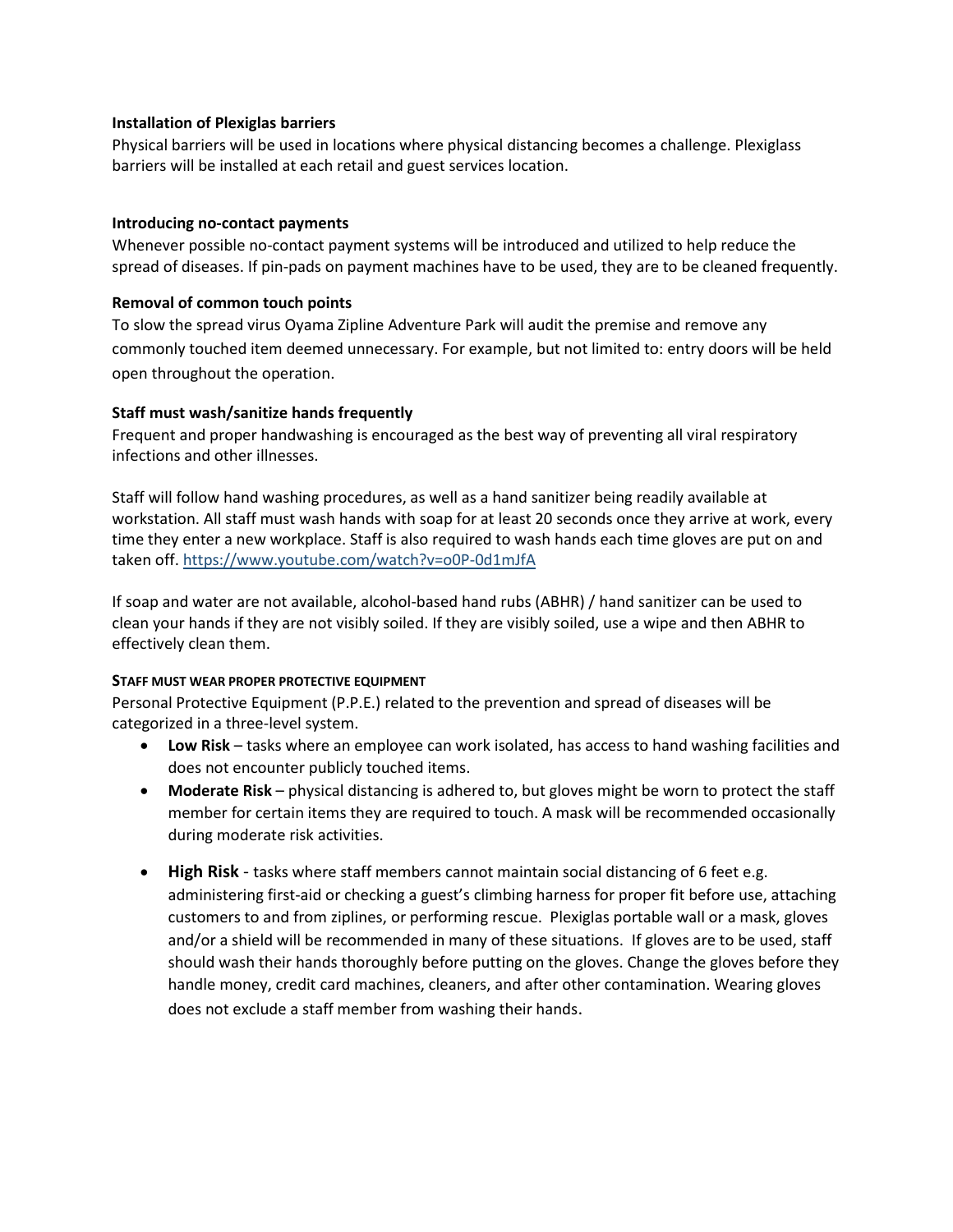#### **Employee operational changes**

There will be many new operational changes introduced that will affect staff daily, some of those changes include:

- Shifts will have staggered start, break times and closing times
- Meetings will either happen in a large enough area to allow for physical distancing
- Many of the daily tasks will be communicated through email or radio
- All personal PPE will be assigned to specific staff members.
- Radios will be assigned to staff daily and will be wiped down with disinfectant wipes at the beginning and end of their shift. No radio will be shared between staff on a given day.
- Efforts will be made to reduce group training sessions, training will be conducted in small groups, or online whenever possible.

#### **Breakroom facilities**

In addition to the current breakroom, a covered outdoor space will be made available for staff to maintain social distancing while on breaks. The following policies will be introduced:

- A maximum of two staff members will be allowed in the main breakroom at any given time.
- Time spent inside the main breakroom will be limited to necessary tasks such as, but not limited to: refrigeration usage, microwave use, signing in and out of their shifts, storing their gear or personal items.
- Employees will be encouraged to use the outdoor space for the bulk of their breaks.

#### **First Aid Care Facility:**

- The first aid care facility which is used for secondary assessments will only be used if it is deemed critical.
- If a patient is treated in the first aid care facility, the staff will sanitize all surfaces post treatment.
- Splints and blankets must be sanitized after each use.
- Absolutely no food or drink in any first aid care facilities.
- No unnecessary staff or guests permitted in the first aid care facility. When providing treatment friends family and other staff will be asked to wait outside with the exception of parents of children patients.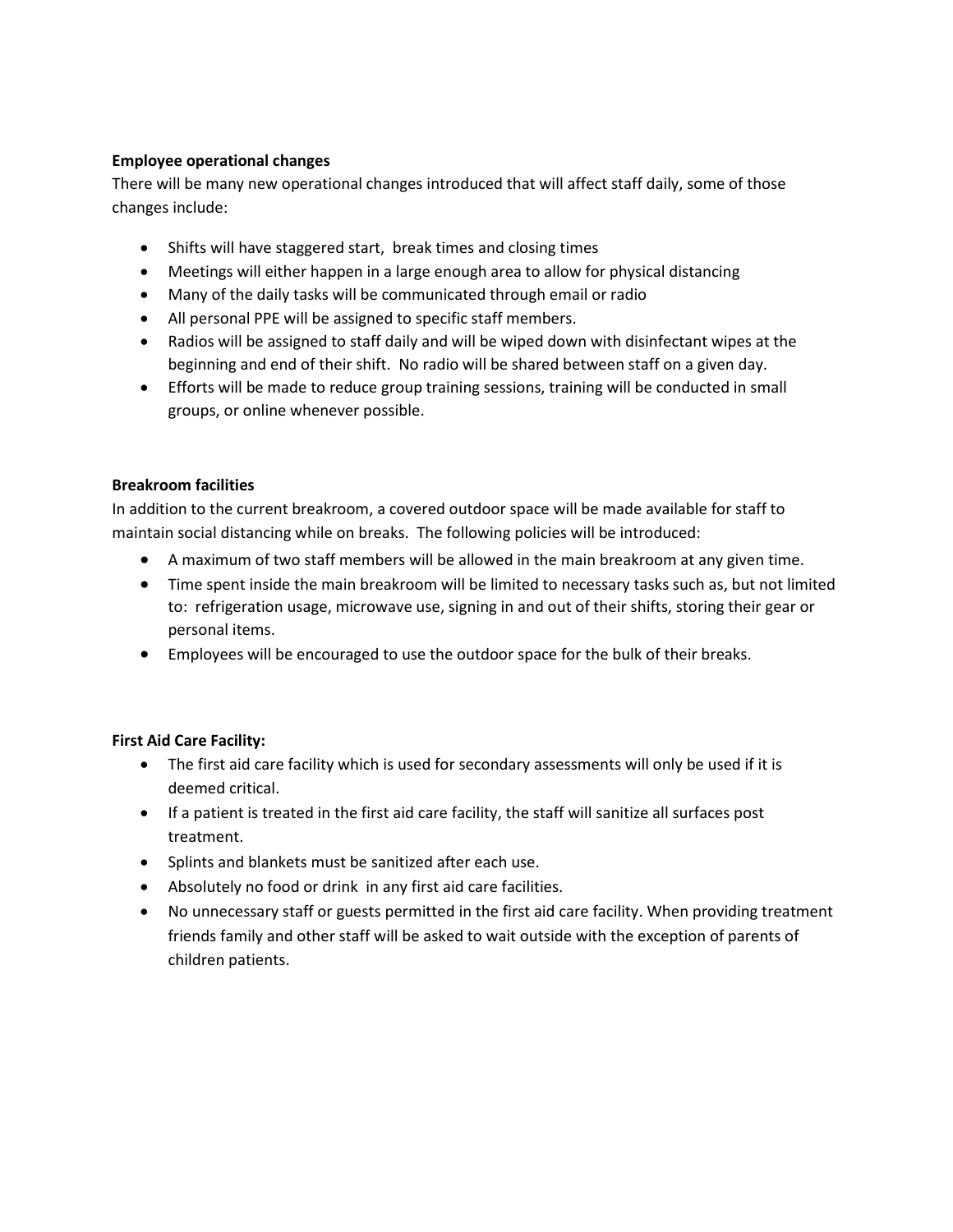#### **CLEANING DEFINITIONS**

Cleaning: generally, refers to the removal of germs, dirt, and impurities from surfaces – making a visual difference. It does not kill germs, but by removing them, it lowers their numbers and the risk of spreading infection.

Sanitizing: takes place after cleaning to reduce the level of bacteria to a safe level when following the manufacturer's instruction for concentration and contact time. When sanitizers are used at the no-rinse concentration level it does not need to be rinsed off with clean potable water. Disinfectants are different from sanitizers in that they have a greater ability to destroy bacteria, viruses, and molds. Disinfectants are used at a higher concentration and require a longer contact time than sanitizers Oyama Zipline Adventure Park will be using cleaning, disinfecting and sanitizing products that have been listed by Health Canada as likely to be effective and may be used against SARS-CoV-2, the coronavirus that causes COVID-19.

[\(https://www.canada.ca/en/health-canada/services/drugs-health-products/disinfectants/covid-](https://www.canada.ca/en/health-canada/services/drugs-health-products/disinfectants/covid-19/list.html)[19/list.html\)](https://www.canada.ca/en/health-canada/services/drugs-health-products/disinfectants/covid-19/list.html).

Disinfecting: refers to using chemicals to kill bacteria and viruses on surfaces. This process does not necessarily clean dirty surfaces or remove germs, but by killing germs on a surface after cleaning, it can further lower the risk of spreading infection.

COVID-19 is susceptible to disinfectants and sanitizers.

| <b>PRODUCT</b>               | <b>DEFINITION</b>                                                                                                                                                                                                                                                                                                                                                                                                | <b>APPLICATION</b>                                                                                                                                                             | <b>PROTECTION LEVEL</b>                                           |
|------------------------------|------------------------------------------------------------------------------------------------------------------------------------------------------------------------------------------------------------------------------------------------------------------------------------------------------------------------------------------------------------------------------------------------------------------|--------------------------------------------------------------------------------------------------------------------------------------------------------------------------------|-------------------------------------------------------------------|
| Multi-<br>Surface<br>Cleaner | Use full-strength or dilute 250 mL per 4L of warm<br>water apply to surface until thoroughly wet. Wipe<br>with a clean cloth, sponge, or mop. To<br>Sanitize/Disinfect: Pre-clean surface Apply to<br>surface until thoroughly wet. To Sanitize: Leave for<br>1 minute before wiping. To Disinfect: Leave for 10<br>minutes before wiping. Rinse all food contact<br>surfaces with water after using the product | Disinfectant that<br>meet Health<br>Canada's,<br>requirements for<br>emerging viral<br>pathogens. These<br>authorized<br>disinfectants may be<br>used against SARS-<br>$COV-2$ | Advanced<br>disinfectant and<br>sanitizer for Hard<br>surfaces    |
| Bleach (6%)<br>solution      | 100/1 dilution of sodium hypochlorite solution<br>with water used to disinfect surfaces, 10mL bleach<br>to 1 Litre of water. Minimum contact time of 10<br>minutes in a single application. Air dry.                                                                                                                                                                                                             | Recommended by<br>the BCCDC for<br>disinfecting non-<br>pours surfaces                                                                                                         | General use<br>disinfectant and<br>sanitizer for Hard<br>surfaces |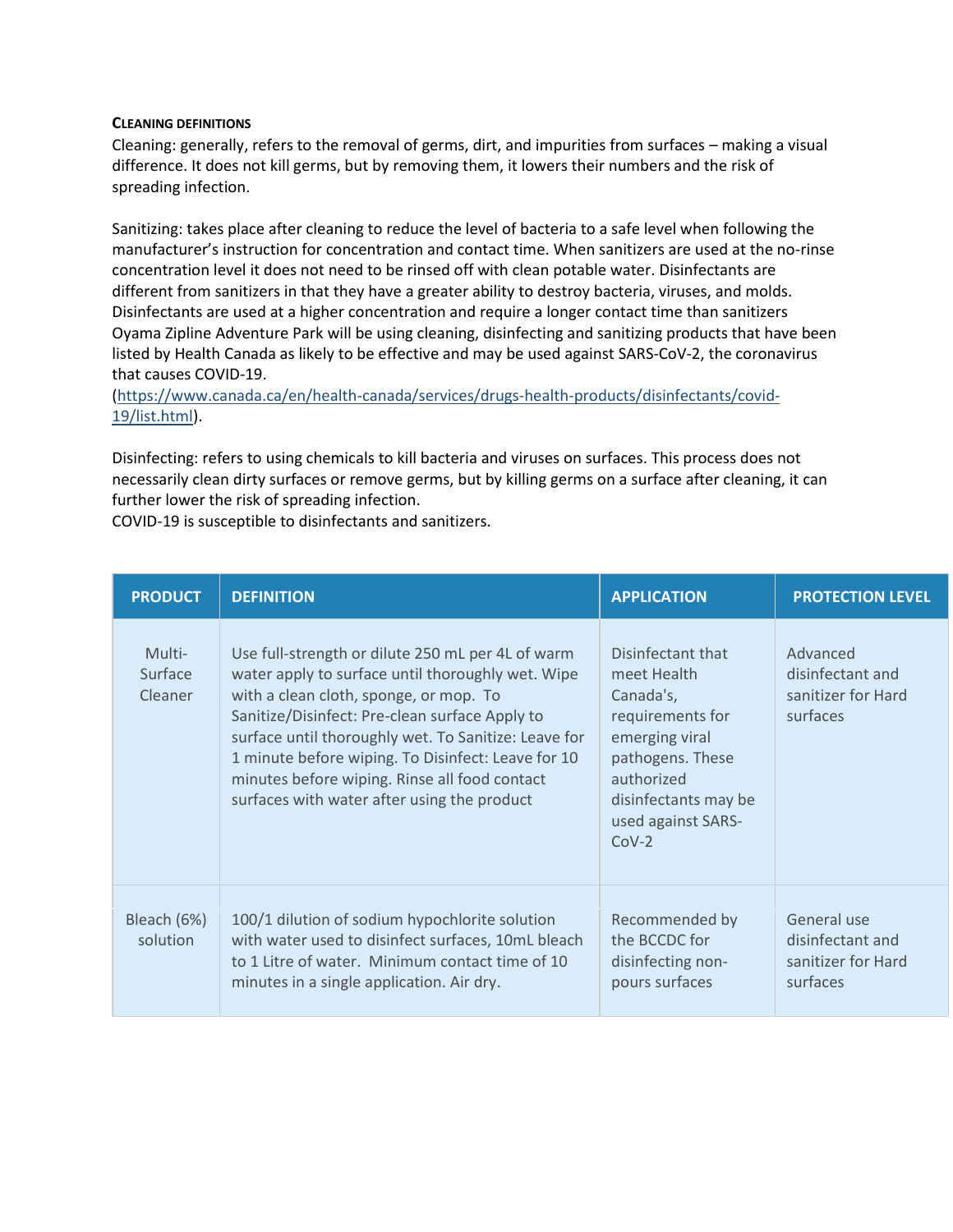| <b>Neutral</b><br>Disinfectant<br>cleaner   | Use 3.9 mL per liter of water for a minimum<br>contact time of 10 minutes in a single application.<br>Can be applied with a mop, sponge, cloth, coarse<br>spray or by soaking. The recommended use<br>solution is prepared fresh for each use then<br>discarded. Air Dry. | Approved for use<br>against the<br>coronavirus<br>disinfecting non-<br>pours surfaces | Advanced<br>disinfectant and<br>sanitizer for Hard<br>surfaces, low acidity                    |
|---------------------------------------------|---------------------------------------------------------------------------------------------------------------------------------------------------------------------------------------------------------------------------------------------------------------------------|---------------------------------------------------------------------------------------|------------------------------------------------------------------------------------------------|
| Disinfecting<br>Wet Wipes<br>70%<br>Alcohol | To sanitize / disinfect: Pre-clean surface. Use 70%<br>alcohol based fresh wipes to thoroughly wet<br>surface. To sanitize: Allow surface to remain wet<br>for 10 seconds. Air Dry.                                                                                       | Single use isopropyl<br>alcohol wet wipes,<br>disposable                              | Safe to use on<br>electronics including<br>Smartphones,<br><b>Tablets and POS</b><br>equipment |
| <b>Touch Free</b><br>Hand<br>Sanitizer      | Minimum 70% alcohol hand sanitizer solution, rub<br>hands together until dry.                                                                                                                                                                                             | To clean hands if<br>handwashing is not<br>available                                  | General use to kill<br>bacteria and viruses                                                    |

#### **General disinfecting**

PPE equipment should always be worn when recommended by the manufacturer. Gloves should be discarded after each cleaning. If reusable gloves are used, those gloves should be dedicated for cleaning and disinfection of surfaces for COVID-19 and should not be used for other purposes. Consult the manufacturer's instructions for cleaning and disinfection products used. Clean hands immediately after gloves are removed.

- If surfaces are dirty, they should be cleaned using a detergent or soap and water prior to disinfection.
- For disinfection, most common EPA-registered disinfectants should be effective.
- Use products that are EPA-approved for use against the virus that causes COVID-19 if available.
- Follow manufacturer's instructions for all cleaning and disinfection products for (concentration, application method and contact time).
- Additionally, diluted bleach solutions (at least 1000ppm sodium hypochlorite) can be used if appropriate for the surface. Follow manufacturer's instructions for application, ensuring a contact time of at least 10 minutes for disinfecting, 1 minute for sanitizing, and allowing proper ventilation during and after application. Check to ensure the product is not past its expiration date. Never mix bleach with ammonia or any other cleanser. Unexpired bleach will be effective against coronaviruses when properly diluted.

#### **Item cleaning**

Certain items shall be cleaned between each customer use; examples of items are:

- Payment machine pin-pads
- Climbing harnesses and helmets
- Sign in tablet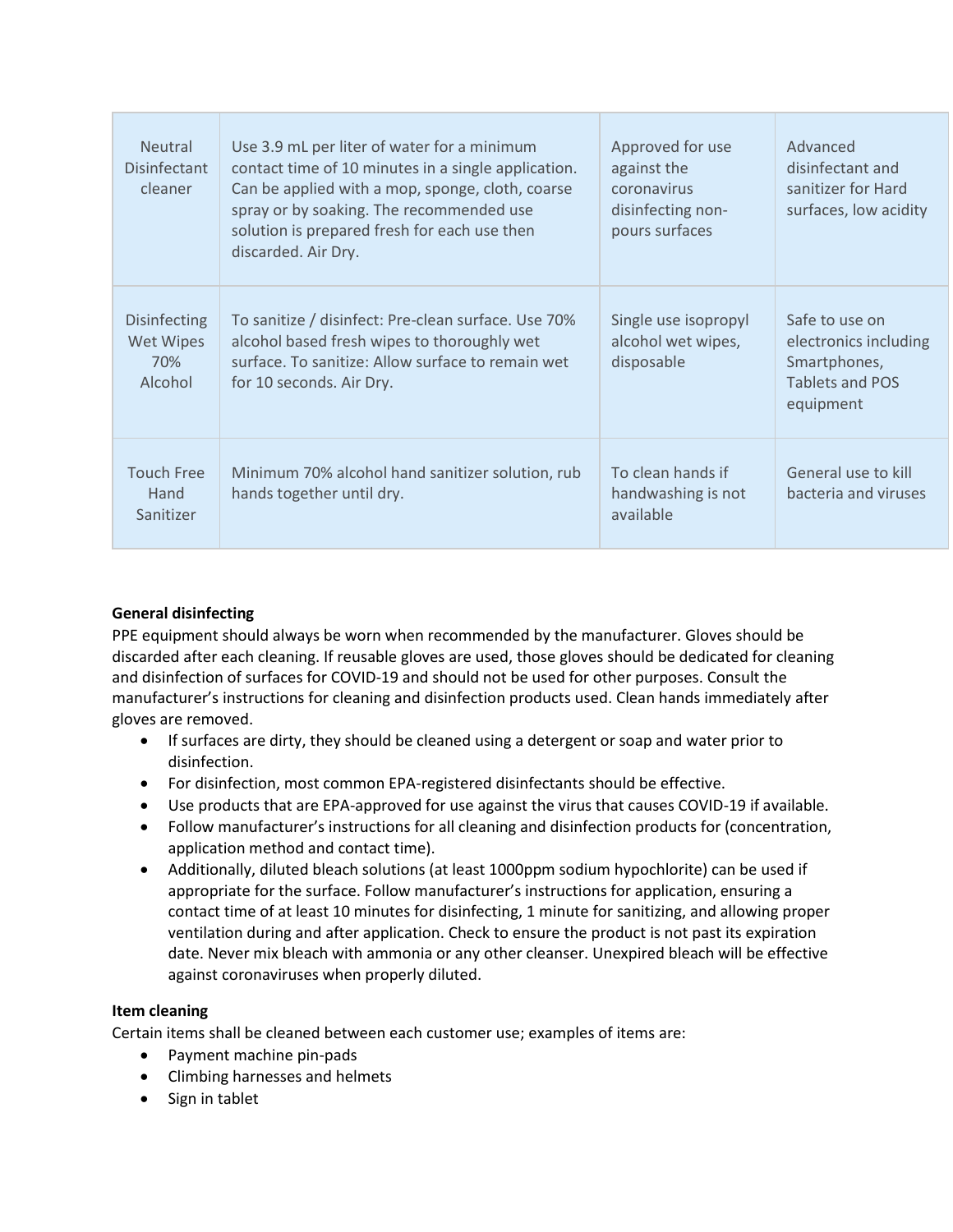Other items shall be cleaned on a frequent repetitive schedule, examples of items are:

- Door handles
- Counters
- Light switches
- Sink faucets
- Picnic area

#### **Washrooms**

Washrooms will be sanitized on regular basis and deep-cleaned each night.

The maximum number of guests permitted to use a washroom at any given time may be limited to ensure proper traffic flow and social distancing measures are adhered to. Washrooms will be available to Oyama Zipline Adventure Park Customers only.

#### **MAINTENANCE FACILITY CLEANLINESS:**

All door handles, counters, light switches, fuel handles and other high touch items must be disinfected several times per day depending on the amount of use. Hand sanitizer will be placed throughout maintenance area.

#### **EQUIPMENT AND TOOL USE / CLEANING / MAINTENANCE**

Vehicles, mowers, equipment (hand or power), tools, etc.:

- Each employee is required to disinfect their own equipment/tools before and after use
- During the course of a shift, do not share vehicles, mowers, radios, tools and other hand or power equipment.
- When using hand tools, employees must wear gloves to avoid direct contact with handles.

#### **MEDIA AND GUEST INTERACTIONS**

#### **Media**

Consistent with existing media policy, employees are asked not to speak to the media on any issue unless they are authorized to do so by a member of the Management Team. This includes any media enquiries related to COVID-19. Designated spokespersons are the only authorized staff to make statements to the media.

#### **Social Media**

Staff of Oyama Zipline Adventure Park are encouraged to continue engaging on social media channels but it is important to do so in a manner that does not negatively impact ongoing business or reputation. This includes not addressing specific workplace issues through social media or sharing confidential and sensitive information. Employees are asked to abide by existing social media policy in the context of COVID-19 and the implementation of these new policies and protocols.

#### **Guest Interactions**

While practicing these new safety measures, employees may encounter questions or comments from guests. If a guest within the park is looking for further information or clarification of policies and safety measures, please direct them to the COVID-19 related information on our website.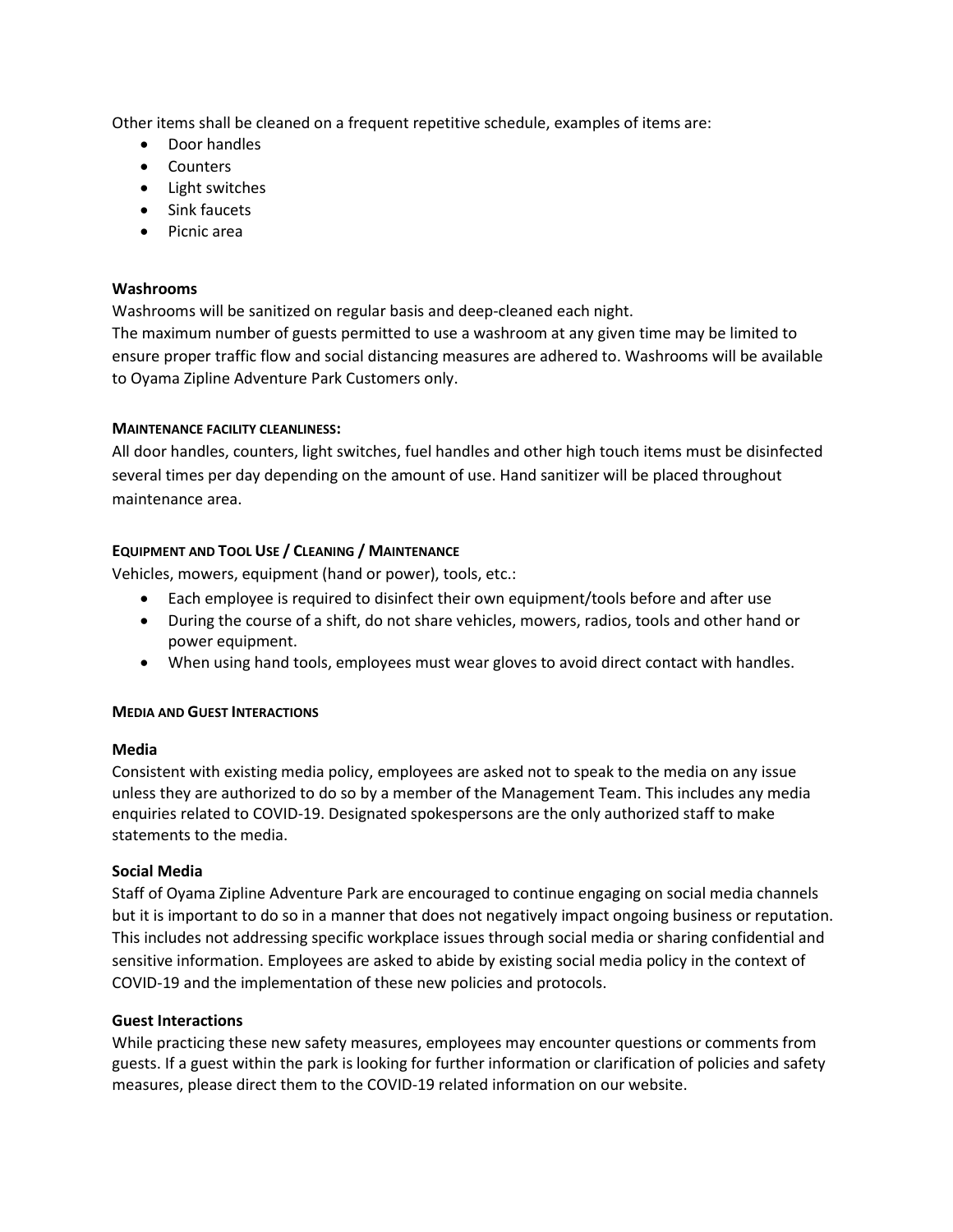If a guest is upset or concerned, please contact your Course Manager or upper management. Do not go into specifics or make comments related to their feedback.

#### **Disciplinary Action(s)**

It is expected that protocols in this document and new procedures introduced are followed by all staff where applicable. Standard disciplinary actions will be enforced for failure to follow the newly established procedures.

### **2. STANDARD GUEST POLICIES AND PROTOCOLS**

#### **General outline for guests**

- If you have underlying medical conditions, it is recommended that you not visit Oyama Zipline Adventure Park.
- Anyone displaying symptoms of COVID-19 which primarily displays as a persistent cough will not be permitted.
- If you do not feel well, please stay home, and, when in doubt, call 8-1-1 or get tested.
- If you have traveled outside of Canada, you are not permitted at our park until you have selfisolated for a minimum of 14 days.
- If you live in a household with someone who has COVID-19 or is showing symptoms of COVID-19, please do not come to our park.
- Participants of the Zipline Guided Tour and Aerial Obstacle Course are required to wear face coverings and gloves. Participants may provide their own or purchase from the park at cost.
- Following the recommendations of Health Canada, we encourage all non-participating visitors to wear a mask or some face covering while at Oyama Zipline Adventure Park.

#### **Parking**

Guests will be reminded with signs to comply with physical distancing guidelines and keep distance from staff.

#### **Hand washing and sanitizer to be available and used**

Oyama Zipline Adventure Park will be providing hand washing stations in key locations and hand sanitizer at multiple locations throughout the park and recommending guests make use of them.

#### **Physical distancing**

Physical Distancing is required whenever possible. Oyama Zipline Guest Services will limit the number of participants in the park at any given time for paid activities, however there is no requirement that customers leave immediately after their activity concludes. Therefore, park staff will do what they can to encourage customers to comply with physical distancing in communal areas. Signage will be posted in multiple locations to remind customers to do so.

#### **Washroom Use**

- Washrooms will be available to Oyama Zipline Adventure Park Guests only and will be disinfected frequently.
- Washrooms are equipped with soap and water controlled by a foot pump.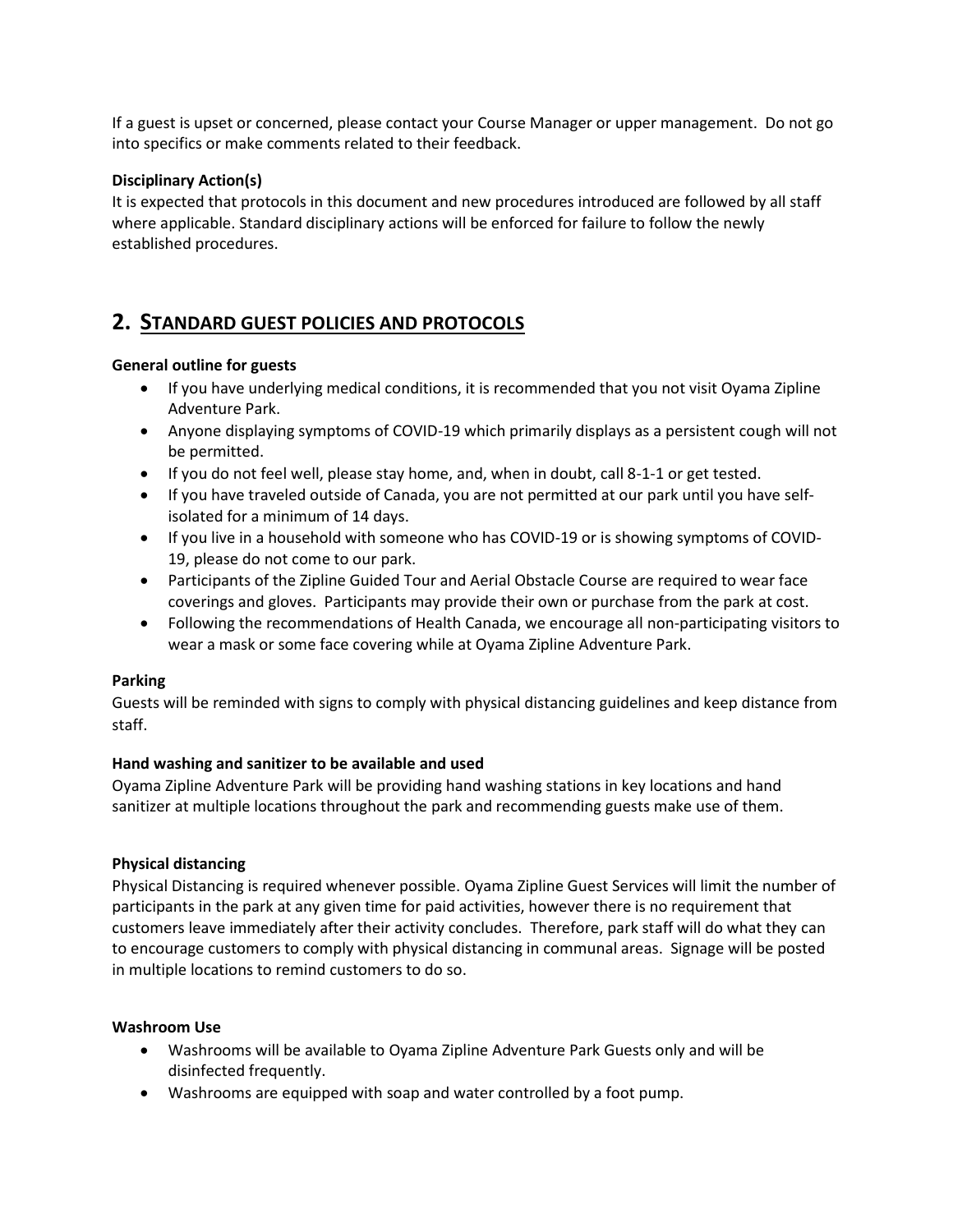#### **COMMUNICATION AND SIGNAGE**



#### **Information posted on websites**

Information regarding procedures will be posted on our website for review by guests at any time. All staff will be made aware of this page so that they can refer to it and direct guests to the page when deemed appropriate.

#### **Educational signage**

COVID-19 poses new health risks to the general public, Oyama Zipline Adventure Park will work towards educating all guests through the use of signage within the park with a clear concise message.

#### **Sign Placement**

COVID-19 educational signs will be placed at the following locations:

- Parking lots.
- Outside and within Oyama Zipline Adventure Park entrance.
- Outside and within the Guest Services area.
- Throughout Oyama Zipline Adventure Park trails around all activities
- Washroom facilities.
- Staff rooms, offices, and common workplaces.
- Anywhere a line up may form.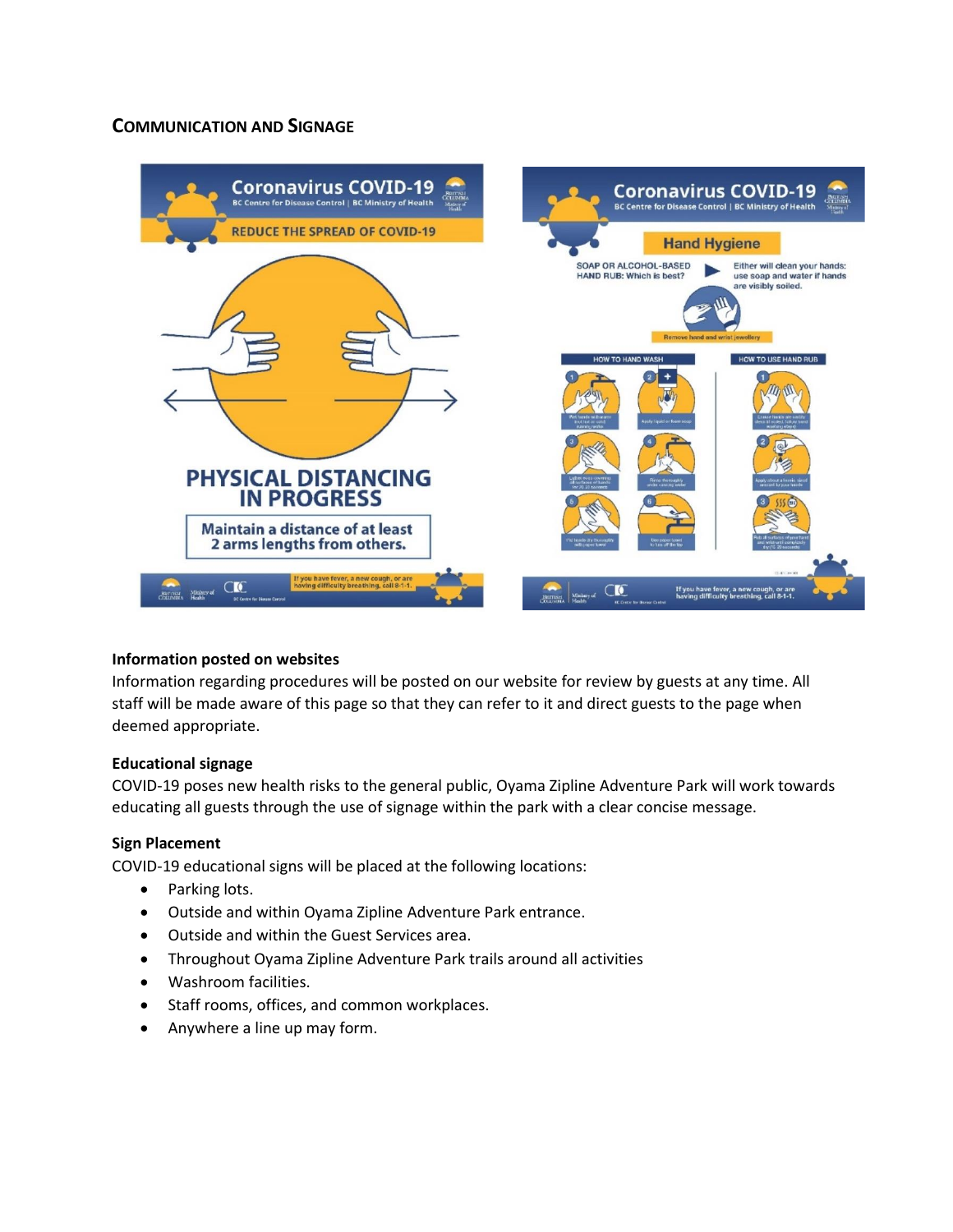#### **Signage types (below are samples of signage that may be used):**

- Hand washing protocols.
- Physical distancing guidelines.
- Physical distancing reminders.
- Floor / walkway spacing indicators.
- COVID-19 general information boards.
- Clean / Used indicators.